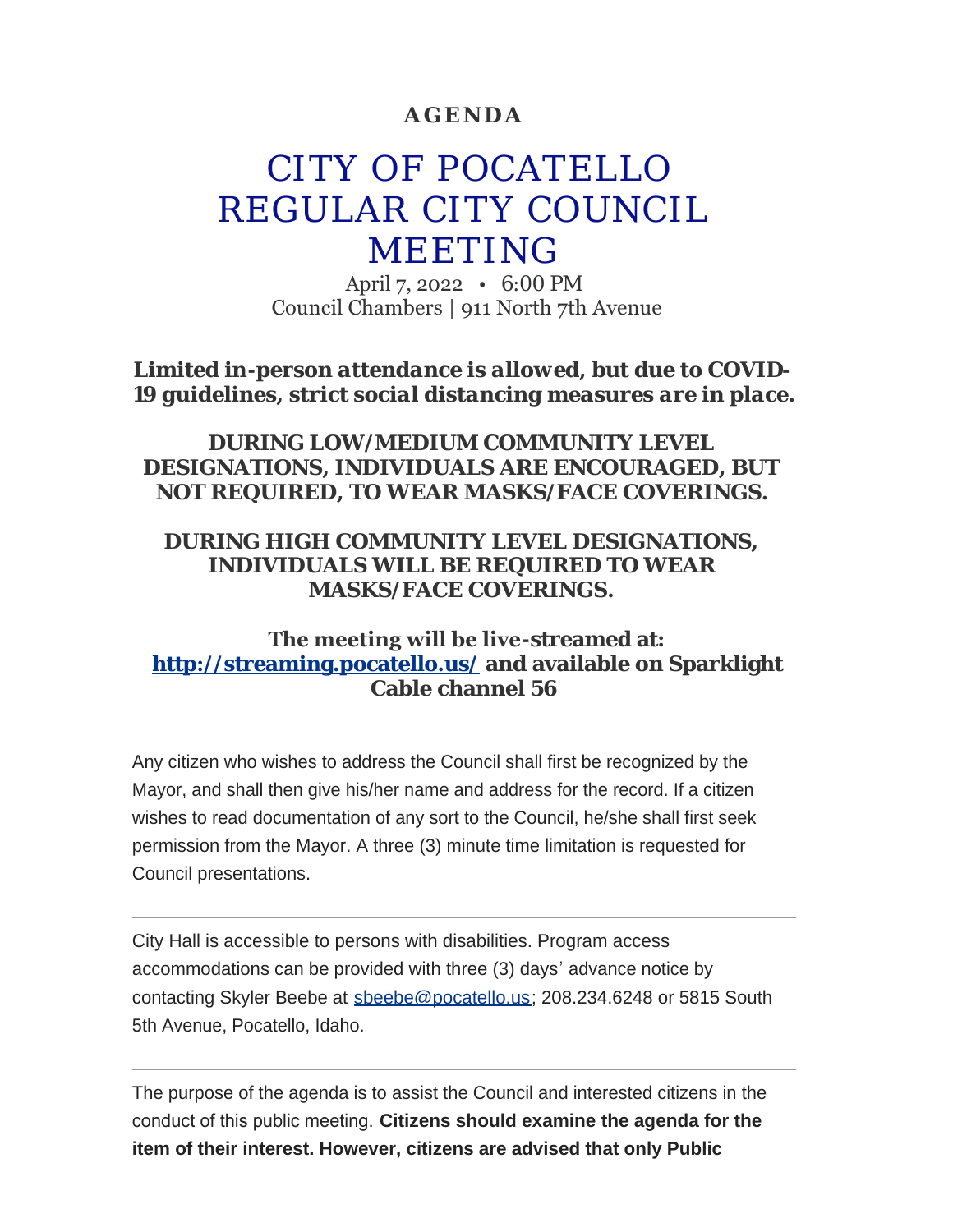**Hearings allow for public comment during the discussion/consideration process.**

*Citizens have an opportunity to be heard by the Council if the item meets the criteria as described in the agenda item called "ITEMS FROM THE AUDIENCE." You must sign in at the start of the meeting to be recognized.*

RECESS: In the event the meeting is still in progress at 7:30 p.m., the Mayor may call a ten-minute recess to allow Council members and participants a brief rest period.

# **ROLL CALL AND PLEDGE OF ALLEGIANCE 1.**

# **INVOCATION 2.**

The invocation will be offered by Pastor Jonathan Dinger, representing Grace Lutheran Church.

# **CONSENT AGENDA 3.**

The following business items may be approved by one motion and a vote. If any one member of the Council so desires, any matter listed can be moved to a separate agenda item. **(ACTION ITEM)**

(a) MINUTES: Council may wish to waive the oral reading of the minutes and approve the minutes from the Clarification and Regular Council meetings of February 17, 2022.

(b) MATERIAL CLAIMS: Council may wish to consider Material Claims for the time period of March 12, 2022 through March 31, 2022.

(c) ANIMAL SHELTER ADVISORY BOARD APPOINTMENT: Council may wish to confirm the Mayor's appointment of Sharon Angle to serve as a member of the Animal Shelter Advisory Board, representing the Bannock Humane Society. Sharon's term will begin April 21, 2022 and will expire April 21, 2024.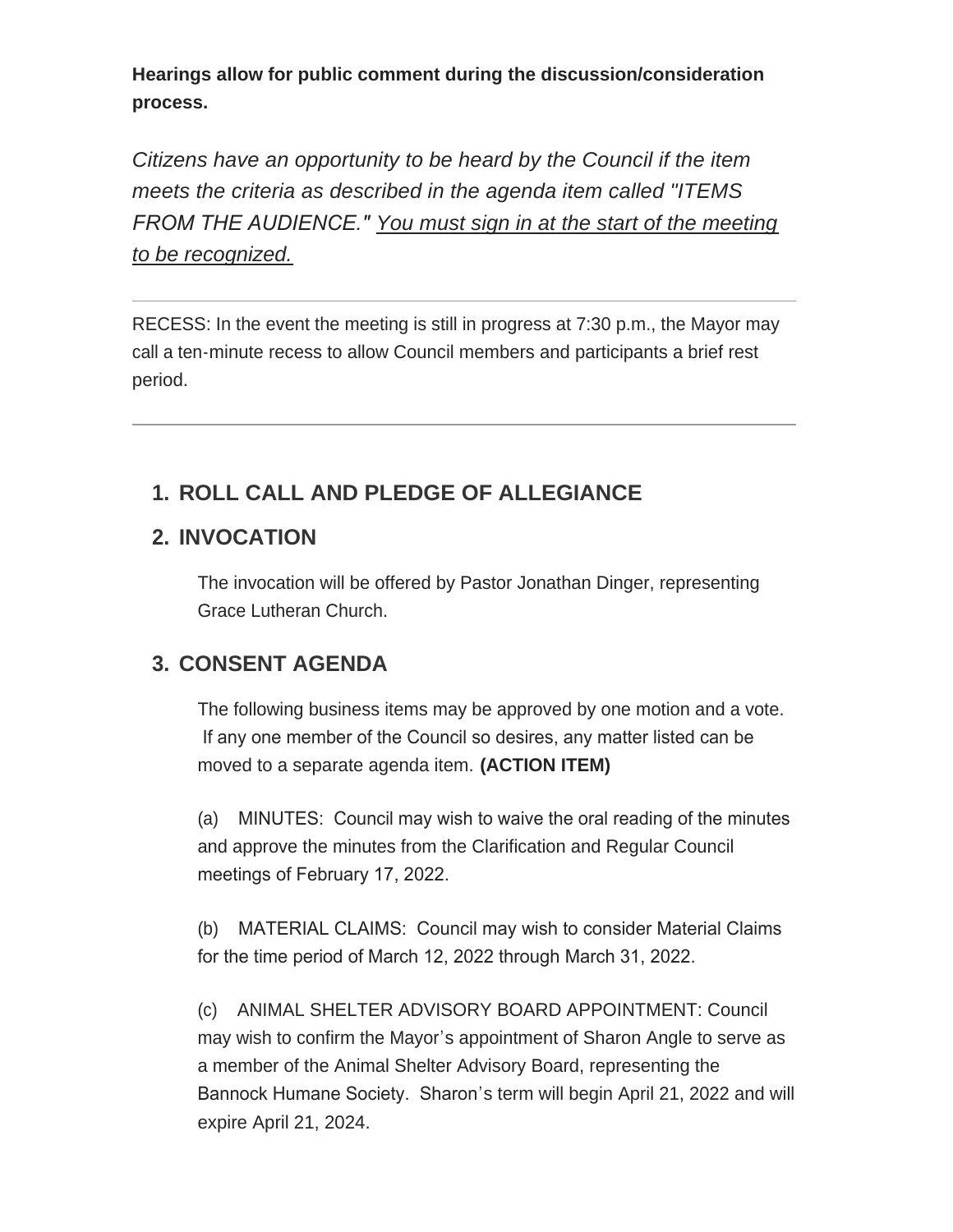(d) PARKS AND RECREATION ADVISORY BOARD APPOINTMENT: Council may wish to confirm the Mayor's appointment of Dr. Grace Jory to serve as a member of the Parks and Recreation Advisory Board, filling a vacancy. Dr. Jory's term will begin April 8, 2021 and will expire July 16, 2023.

(e) CHILD PASSENGER SAFETY ANNUAL GRANT REQUEST – POLICE DEPARTMENT: Council may wish to approve a request by the Police Department to apply for an Idaho Transportation Department (ITD) FY2023 Idaho Child Passenger Safety Grant in the amount of \$15,487.00 and if awarded, allow acceptance of the grant and authorize the Mayor's signature on all pertinent documents related to the grant, subject to Legal Department review.

Documents:

#### **[AGENDA-ITEM-3.PDF](https://www.pocatello.us/AgendaCenter/ViewFile/Item/3294?fileID=10677)**

# **PROCLAMATIONS 4.**

# **CALENDAR REVIEW 5.**

Council may wish to take this opportunity to inform other Council members of upcoming meetings and events that should be called to their attention.

### **PUBLIC HEARING – APEX ROAD RIGHT-OF-WAY 6. VACATION**

This time has been set aside for the Council to hear comments from the public regarding a request by Thomas J. Katsilometes for the vacation of a portion of the right-of-way located within Apex Road. **(ACTION ITEM)** (Quasi-judicial Public Hearing)

Documents:

#### **[AGENDA-ITEM-6.PDF](https://www.pocatello.us/AgendaCenter/ViewFile/Item/3295?fileID=10678)**

# **PUBLIC HEARING – PROPOSED FISCAL YEAR 2022 7. SANITATION FEE AMENDMENT**

This time has been set aside for the Council to hear comments from the public regarding proposed mid-year fee changes amending Exhibit S, Sanitation Department Fees, of the City's Fee Schedule for sanitation services for Fiscal Year 2022. **(ACTION ITEM)** (Legislative Public Hearing)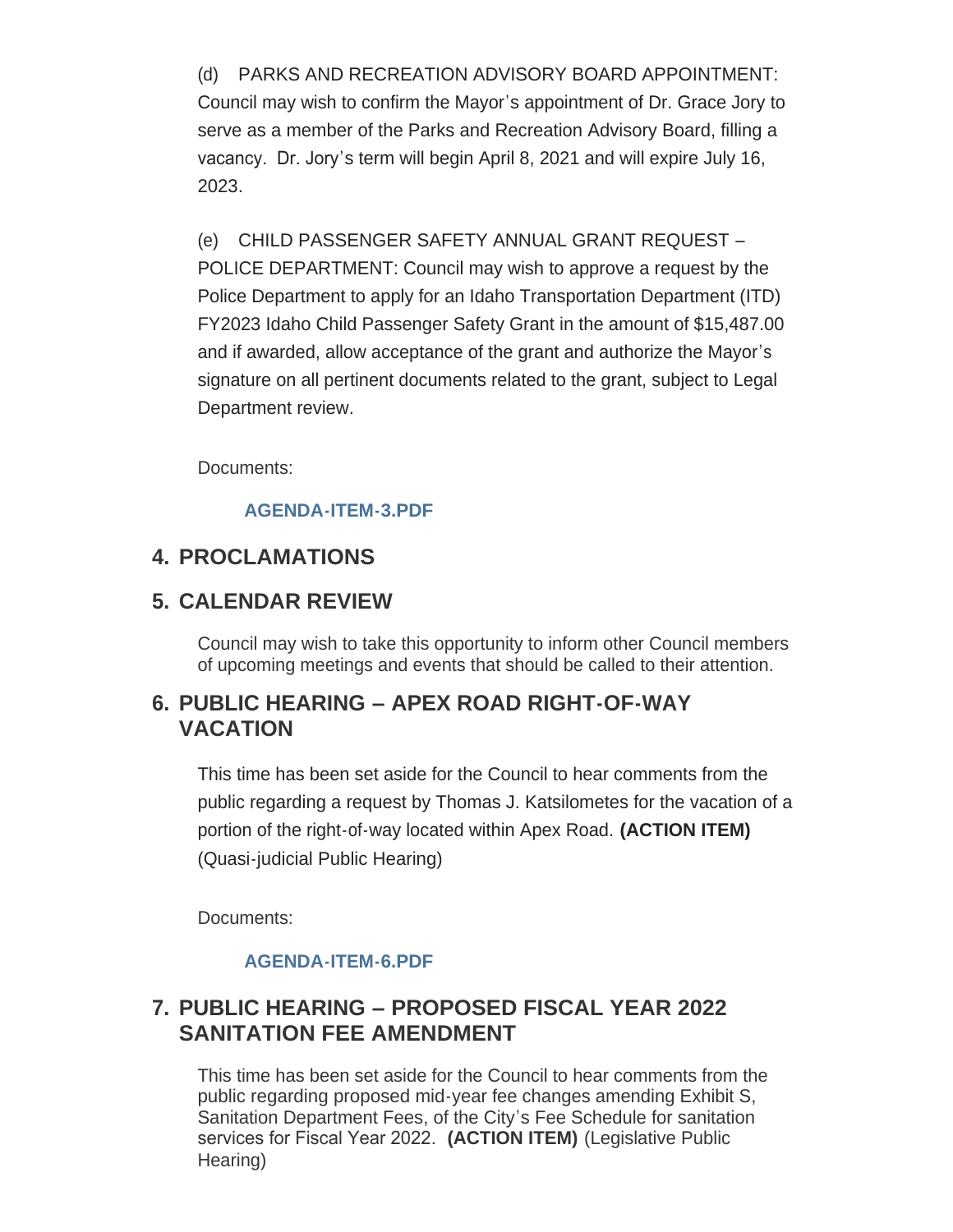Documents:

Hearing)

#### **[AGENDA-ITEM-7.PDF](https://www.pocatello.us/AgendaCenter/ViewFile/Item/3298?fileID=10679)**

### **TREATMENT PLANT SYSTEM CAPACITY FEE WAIVER 8. REQUEST – "PROJECT NEW DAY"**

Council may wish to consider a request from Kadeen Bastian, Xcell Engineering, LLC (mailing address: 260 Laurel Lane, Chubbuck, ID 83202) to waive Treatment Plant System Capacity Fees in the amount of \$2,250.00 for "Project New Day". Property, building supplies and labor have been donated to construct a home for Maila Galo, whose husband passed away in 2019 in a construction accident. **(ACTION ITEM)**

Documents:

#### **[AGENDA-ITEM-8.PDF](https://www.pocatello.us/AgendaCenter/ViewFile/Item/3299?fileID=10680)**

# **IDAHO NURSERY AND LANDSCAPE ASSOCIATION (INLA) 9. GRANT APPLICATION RATIFICATION – SCIENCE AND ENVIRONMENT**

Council may wish to approve ratification of a grant application to Idaho Nursery and Landscaping Association (INLA) in the amount of \$300.00, subject to Legal Department review. If awarded, Council may wish to authorize acceptance of the grant and authorize the Mayor's signature on all pertinent documents related to the grant, subject to Legal Department review. Grant funds will be used to plant a tree in Caldwell Park. The grant requires a 25% match (\$75.00) which will be funded through in-kind donation. **(ACTION ITEM)**

Documents:

#### **[AGENDA-ITEM-9.PDF](https://www.pocatello.us/AgendaCenter/ViewFile/Item/3300?fileID=10681)**

# **IFFT GRANT APPLICATION RATIFICATION – CLARK 10. STREET PONDS BEAUTIFICATION PROJECT**

Council may wish to approve ratification of an Ifft Fund, Idaho Community Foundation, grant application in the amount of \$10,000.00, subject to Legal Department review. If awarded, Council may wish to authorize acceptance of the grant and authorize the Mayor's signature on pertinent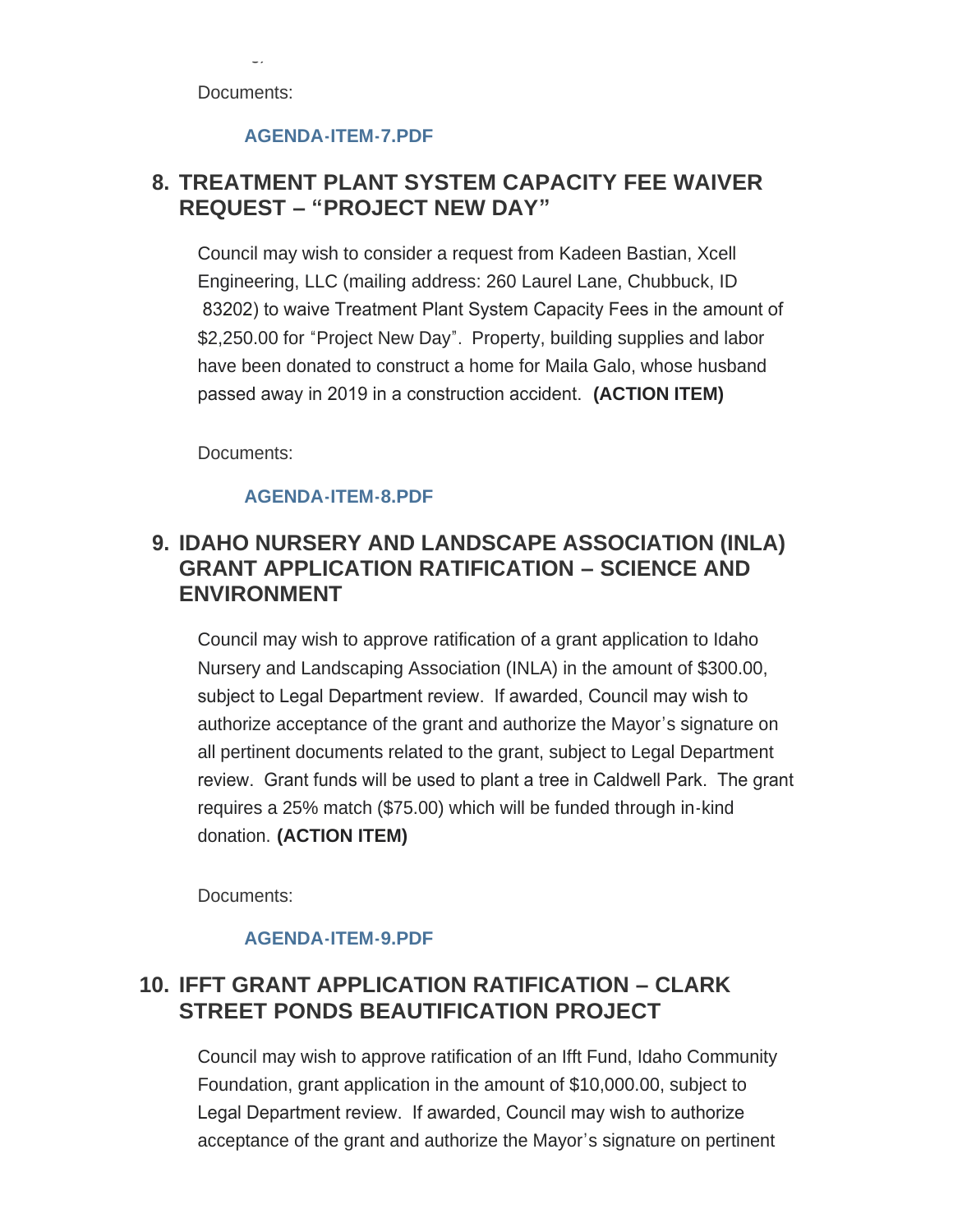documents related to the grant, subject to Legal Department review. Grant funds will be used to fund improvements to the Clark Street Ponds as presented by Portneuf Valley Partners at the March 10, 2022 Work Session. There is no City match requirement. **(ACTION ITEM)**

Documents:

#### **[AGENDA-ITEM-10.PDF](https://www.pocatello.us/AgendaCenter/ViewFile/Item/3301?fileID=10682)**

# **MEMORANDUM OF UNDERSTANDING (MOU) POLICE 11. AND FIRE UNIONS**

Council may wish to consider the following: **(ACTION ITEM)**

a) Approve and authorize the Mayor to sign an MOU amending the Collective Bargaining Agreement for the term of October 1, 2021 to September 30, 2025 with the Fraternal Order of Police, Portneuf Valley Fraternal Order of Police, Local Lodge #13 modifying Article 7, Section 15; Article 10, Section 2; Article 11, Section 1; and Article 13, Section 1; and

b) Approve and authorize the Mayor to sign an MOU amending the Collective Bargaining Agreement for the term of October 1, 2021 to September 30, 2024 with the Firefighters Local Union #187, an affiliate of the International Association of Firefighters AFL CIO, modifying Article 14 and Article 16, Section A.

Documents:

### **[AGENDA-ITEM-11.PDF](https://www.pocatello.us/AgendaCenter/ViewFile/Item/3302?fileID=10683)**

# **BID ACCEPTANCE FOR ADA CURB RAMP INSTALLATION 12. SERVICES – STREET OPERATIONS DEPARTMENT**

Council may wish to accept the recommendations of staff and award the bid for ADA Curb Ramp Installation Services to M & S Development and Construction, LLC as part of the Street Operations Department 2022 pavement maintenance program and authorize the Mayor's signature on all pertinent documents related to the project, subject to Legal Department review. Funds for the project are available in the Street Operations Fiscal Year 2022 budget. **(ACTION ITEM)**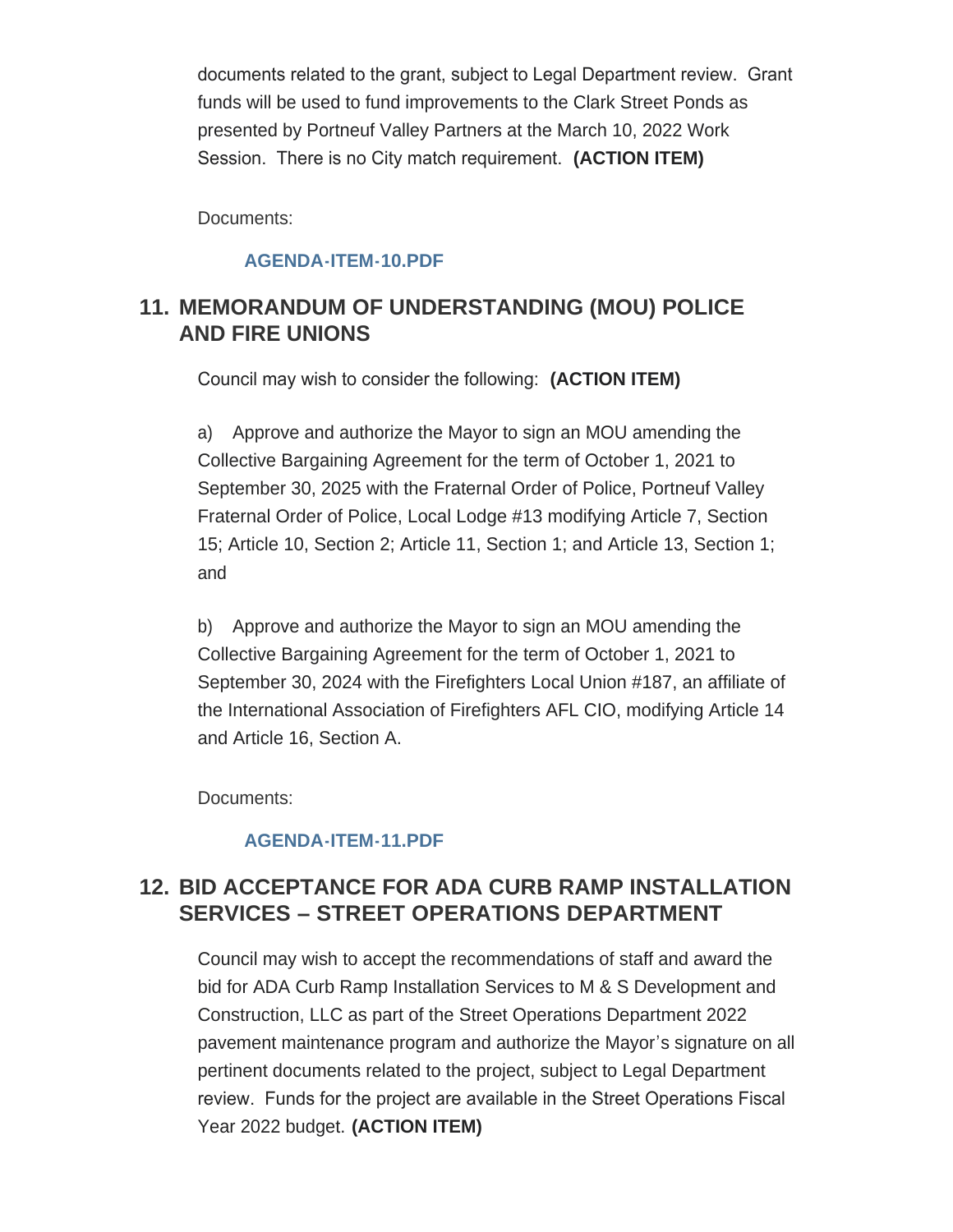Documents:

#### **[AGENDA-ITEM-12.PDF](https://www.pocatello.us/AgendaCenter/ViewFile/Item/3303?fileID=10684)**

# **PIGGY-BACK BID ACCEPTANCE AND CONTRACT FOR 13. MICROSURFACING SERVICES – STREET OPERATIONS DEPARTMENT**

Council may wish to consider piggybacking the 2019 City of Pocatello contract with Valley Slurry Seal in the approximate amount of \$670,000.00 for 2022 micro-surfacing services, and authorize the Mayor's signature on all pertinent documents related to the project, subject to Legal Department review. Funds for the project have been budgeted for in the Street Operations Fiscal Year 2022 budget. **(ACTION ITEM)**

Documents:

#### **[AGENDA-ITEM-13.PDF](https://www.pocatello.us/AgendaCenter/ViewFile/Item/3304?fileID=10685)**

# **BID ACCEPTANCE AND PURCHASE OF ASPHALT AND 14. RELATED MATERIALS – STREET OPERATIONS**

Council may wish to accept the recommendations of staff and award the bid for asphalt and related materials to Mickelsen Construction, Inc. in the amount of \$433,300.00, as part of the Street Operation Department 2022 pavement maintenance program. Funding for the materials have been budgeted in the Street Operations Fiscal Year 2022 budget. Council may also wish to authorize the Mayor's signature on all pertinent documents related to the purchase. **(ACTION ITEM)**

Documents:

#### **[AGENDA-ITEM-14.PDF](https://www.pocatello.us/AgendaCenter/ViewFile/Item/3305?fileID=10686)**

# **BID ACCEPTANCE AND CONTRACT FOR 15. CONSTRUCTION MANAGER/GENERAL CONTRACTOR FOR FUEL SITE PROJECT – STREET OPERATIONS DEPARTMENT**

Council may wish to accept the recommendations of staff and accept the bid for a Construction Manager/General Contractor for the Fuel Site Project to Construction Services, Inc. and authorize the Mayor's signature on all appropriate documents related to the project, subject to Legal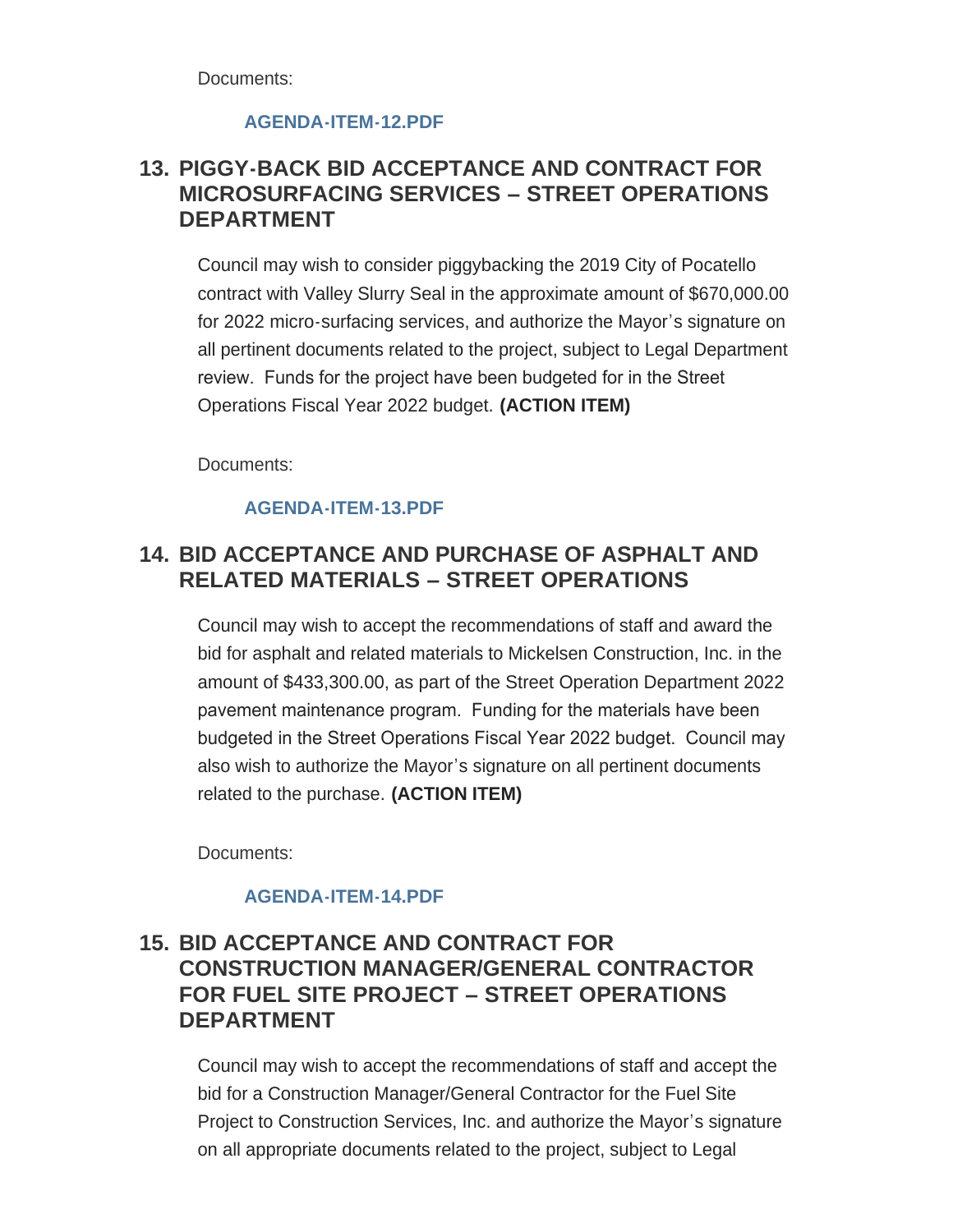Documents:

#### **[AGENDA-ITEM-15.PDF](https://www.pocatello.us/AgendaCenter/ViewFile/Item/3306?fileID=10687)**

# **POCATELLO CREEK BOOSTER STATION CHANGE 16. ORDER NO. 1 – WATER DEPARTMENT**

Council may wish to approve the recommendations of staff and authorize the Mayor to approve Change Order No. 1 of the Pocatello Creek Booster Station Project, increasing the contract amount by \$135,233.10, subject to Legal Department review. The change order is due to material unavailability from the initial bid and the project engineer's recommendation to switch to a suitable substitute material class for the 42" casing pipe for directional drilling under the I-15 corridor. Funds are available in the Water Department's capital reserve fund. **(ACTION ITEM)**

Documents:

### **[AGENDA-ITEM-16.PDF](https://www.pocatello.us/AgendaCenter/ViewFile/Item/3307?fileID=10688)**

# **RESOLUTION – AMENDING EXHIBIT "S" , SANITATION 17. DEPARTMENT FEES**

Council may wish to adopt a Resolution amending Exhibit S, Sanitation Department Fees, of the City's Fee schedule for sanitation services for Fiscal Year 2022. **(ACTION ITEM)**

Documents:

### **[AGENDA-ITEM-17.PDF](https://www.pocatello.us/AgendaCenter/ViewFile/Item/3308?fileID=10689)**

# 18. ORDINANCES

The Council has the following options for reading ordinances. If the Council makes no motion, the ordinance will be read on three (3) different days, two (2) readings of which may be by title only and one (1) reading of which shall be in full and placed on final passage for publication. **(ACTION ITEM)**

EXAMPLE MOTIONS:

**Option 1: FOR ONE READING UNDER RULES SUSPENSION:** "I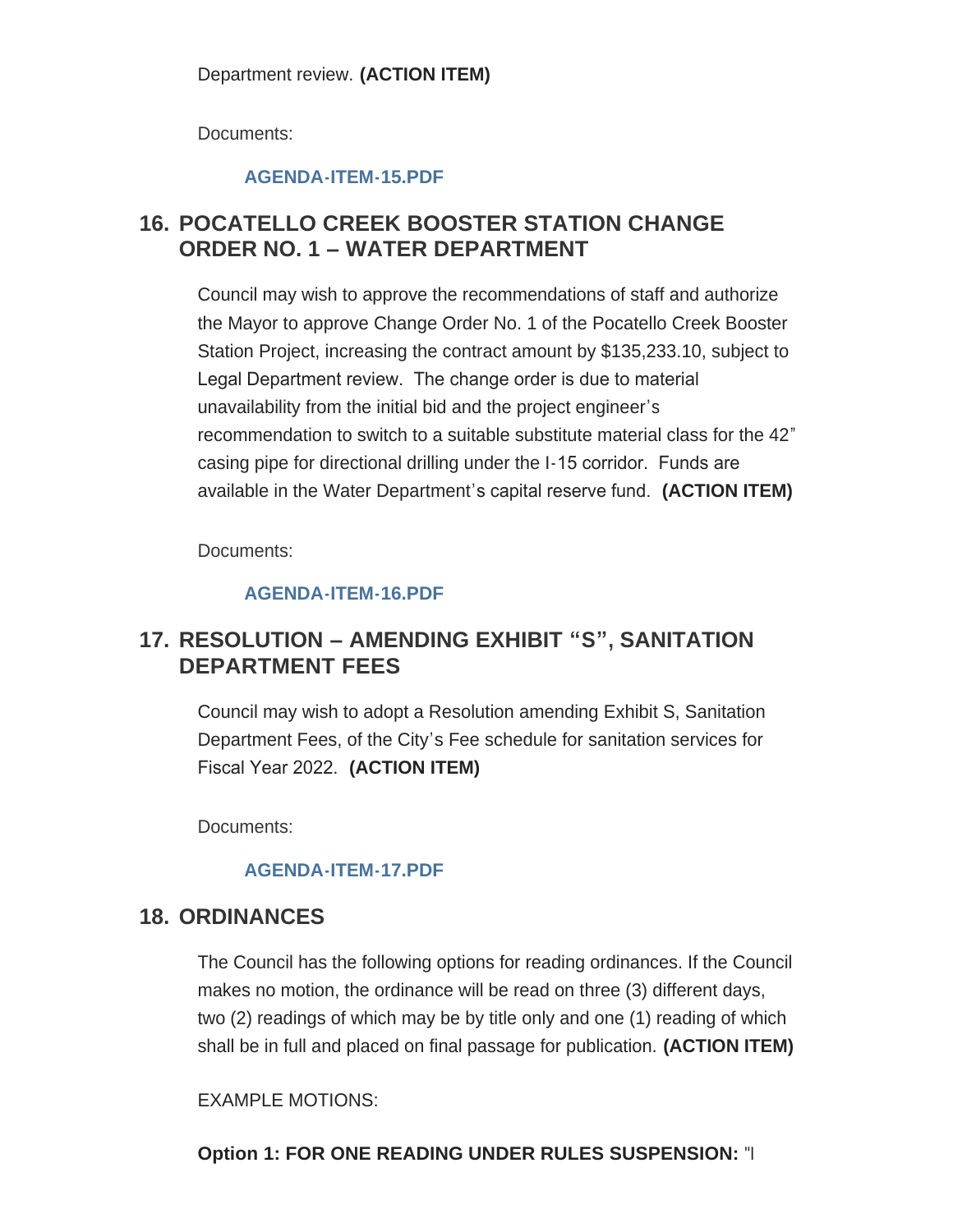move the ordinance, Agenda Item #\_\_, be read only by title and placed on final passage for publication, and that only the ordinance summary sheet be submitted for publication."

**Option 2: FOR THREE SEPARATE READINGS:** "I move the ordinance, Agenda Item #\_\_, be read on three separate days. First and second readings will be by title and in full on the third reading. The ordinance shall then be placed on final passage for publication, and only the ordinance summary sheet be submitted for publication."

Before the ordinance can be read under Option 1, the Council must pass said motion by a vote of one-half plus one (4) of the full Council.

Ordinance ready for reading.

a) An ordinance annexing approximately 45.91 acres of land to extend the Pocatello city limits south of Venture Way and west of the Portneuf Wellness Complex. The annexed property will be zoned Office Park (OP) and Residential Commercial Professional (RCP). **(ACTION ITEM)**

b) An ordinance annexing approximately 18.74 acres of land to extend the Pocatello city limits north of Vista Drive. The annexed property will be zoned Residential Medium Density Single-Family (RMS) with a Comprehensive Plan Land Use designation of Residential (R). **(ACTION ITEM)**

c) An ordinance amending the zoning designation for the property located at 600 Jefferson Avenue from Residential Medium Density Single-Family (RMS) to Residential Commercial Professional (RCP). **(ACTION ITEM)**

d) An ordinance amending Pocatello Municipal Code Title 8 "Health and Safety" and more specifically Chapter 8.14.110 "Penalties" to specify criminal penalties for violations of this code. **(ACTION ITEM)**

Documents:

### **[AGENDA-ITEM-18.PDF](https://www.pocatello.us/AgendaCenter/ViewFile/Item/3309?fileID=10690)**

# **19. ITEMS FROM THE AUDIENCE**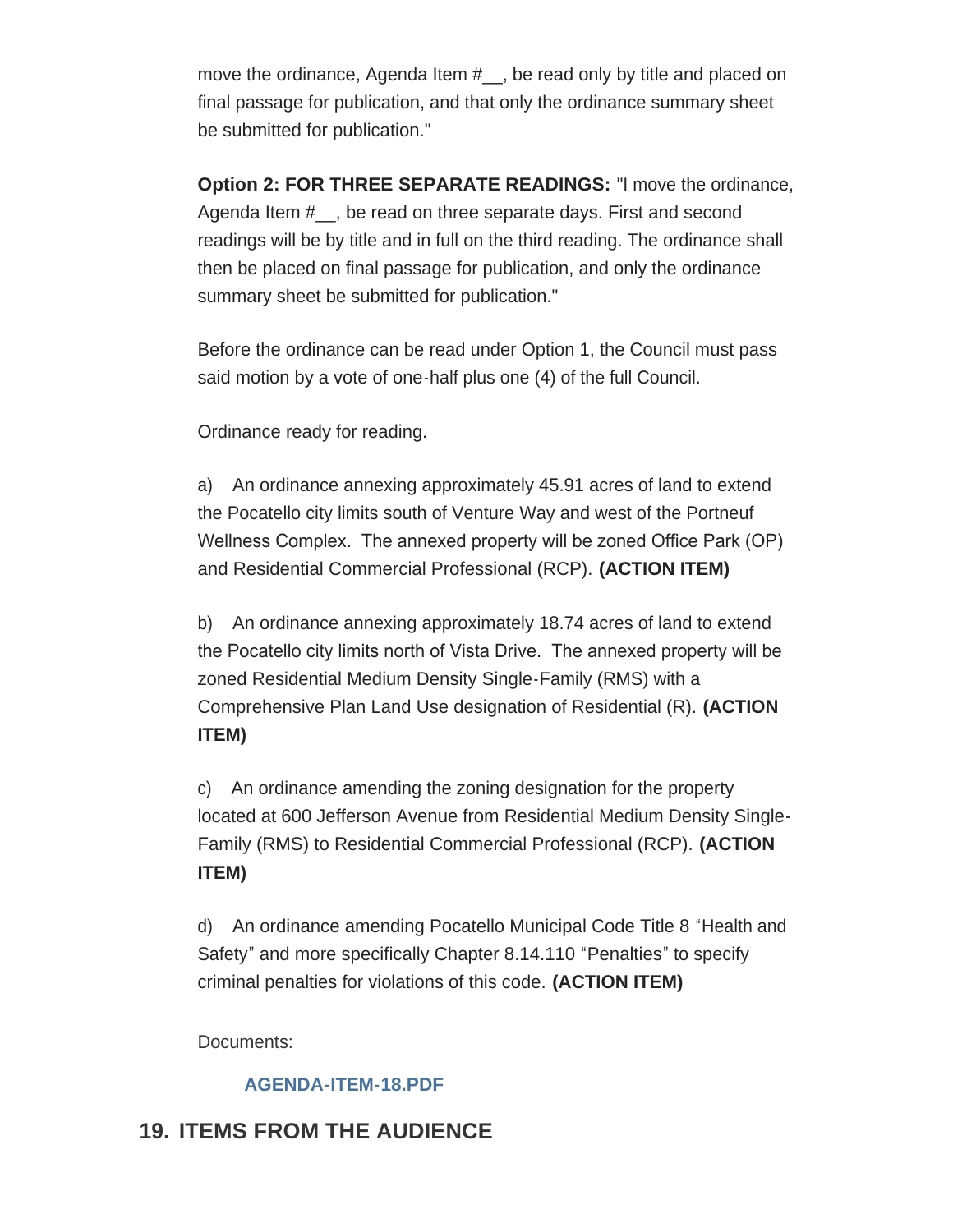This time has been set aside to hear items from the audience not listed on the agenda. Items which appeared somewhere else on the agenda will not be heard at this time. The Council is not allowed to take any official action at this meeting on matters brought forward under this agenda item. Items may be referred to the appropriate staff or scheduled on a subsequent agenda. You must sign in at the start of the meeting in order to be recognized. (Note: Total time allotted for this item is fifteen (15) minutes, with a maximum of three (3) minutes per speaker.)

# **ADJOURN 20.**

#### **PUBLIC HEARING PROCEDURE**

- 1. Explanation of hearing procedures by Mayor or staff.
	- Ten (10) minute time limit on applicant presentation.
	- $\blacksquare$  Three (3) minute time limit on public testimony.
	- Names and addresses are required from those presenting/testifying.
	- Questions/comments should be addressed to the Mayor and Council.
	- <sup>n</sup> Council members must make their decision regarding the application on facts already in the record and information presented at the public hearing. Conflicts of interest, site visits and ex-parte contacts by Council members will be acknowledged.
	- Protocol requires that Council and audience be recognized by the Mayor prior to speaking.
- 2. Mayor opens hearing.
- 3. Presentation by applicant.

Note: Remember, applicant bears the responsibility for making his/her case. This is also the time for Council members to ask their questions of the applicant.

- 4. Presentation by staff.
- 5. Written correspondence submitted for the record.